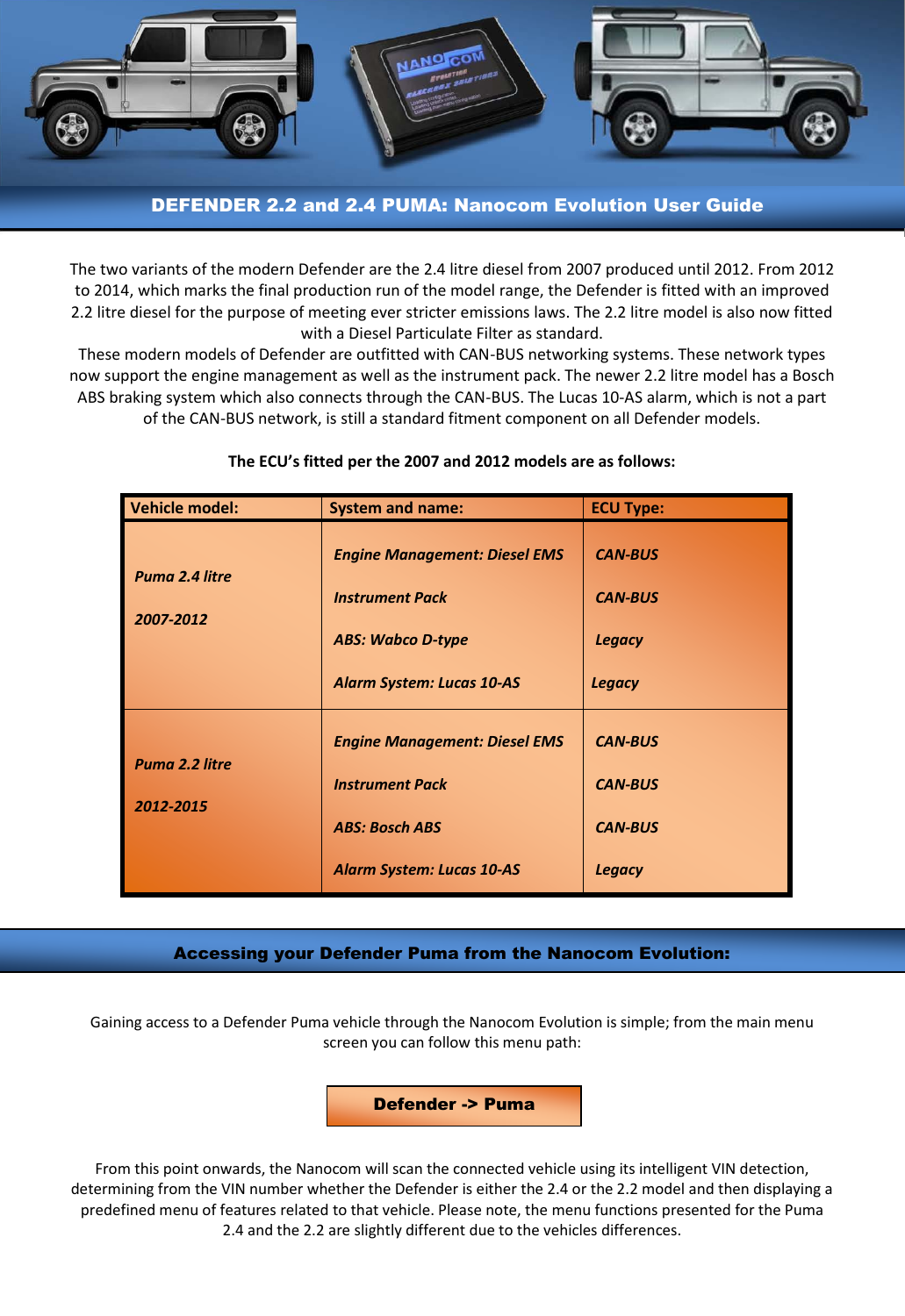#### Functions for the Defender Puma models:

As explained above, the 2.4 and the 2.2 Defender Pumas have slightly differing Engine Management ECU's as well as a different ABS system too. Because of the slight differences between the two vehicles, their menu options and functions will differ, they will be as follows:

#### *Puma 2.4*

Fault Codes- Reading and Clearing ECU Information section Puma Engine Live Instrument Mode Instrument Pack Section 10-AS Alarm Section Wabco ABS Section

*Puma 2.2*

Fault Codes- Reading and Clearing ECU Information Puma Engine Live Instrument Mode Instrument Pack Section 10-AS Alarm Section Puma 2.2 Live Inputs- 7 sections Bosch ABS Section

### Fault Code Reading and Clearing:

As with all modern age vehicle diagnostics, vehicles use Fault Codes to help identify and give information regarding faults that can occur in a vehicle. These codes can be read and identified by our Nanocom Evolution and displayed in a clear, concise and accurate manner for the user to observe and record.

Fault codes are typically read and used by professional technicians and mechanics, although the Nanocom gives you the ability to read the fault codes accompanied by a text description of the fault, as well as offering the user the facility to save the fault codes to an SD-Card.

All of the Nanocom Fault Code sections contain an option to Clear Faults.

### ECU Information:

The ECU Information section is used to read and display data about the CAN-BUS ECU's that are fitted to the vehicle. As these modern style ECU's feature their own specific software, this information is needed by those who wish to change the software on or perhaps replace, update or modify and ECU.

When entering this section, the Nanocom will display the names of the CAN-BUS ECU's the vehicle has. Please note: Legacy (non CAN-BUS ECU's) do not show up in this list.

The information given varies from ECU to ECU but generally includes the Assembly number, Software numbers, Version numbers, Hardware numbers and all other relevant information.

#### Puma Engine:

This page contains information about the Puma Engine and details on various engine and ambient condition.

There are 3 sections under this page: Fault Codes, Inputs and Settings.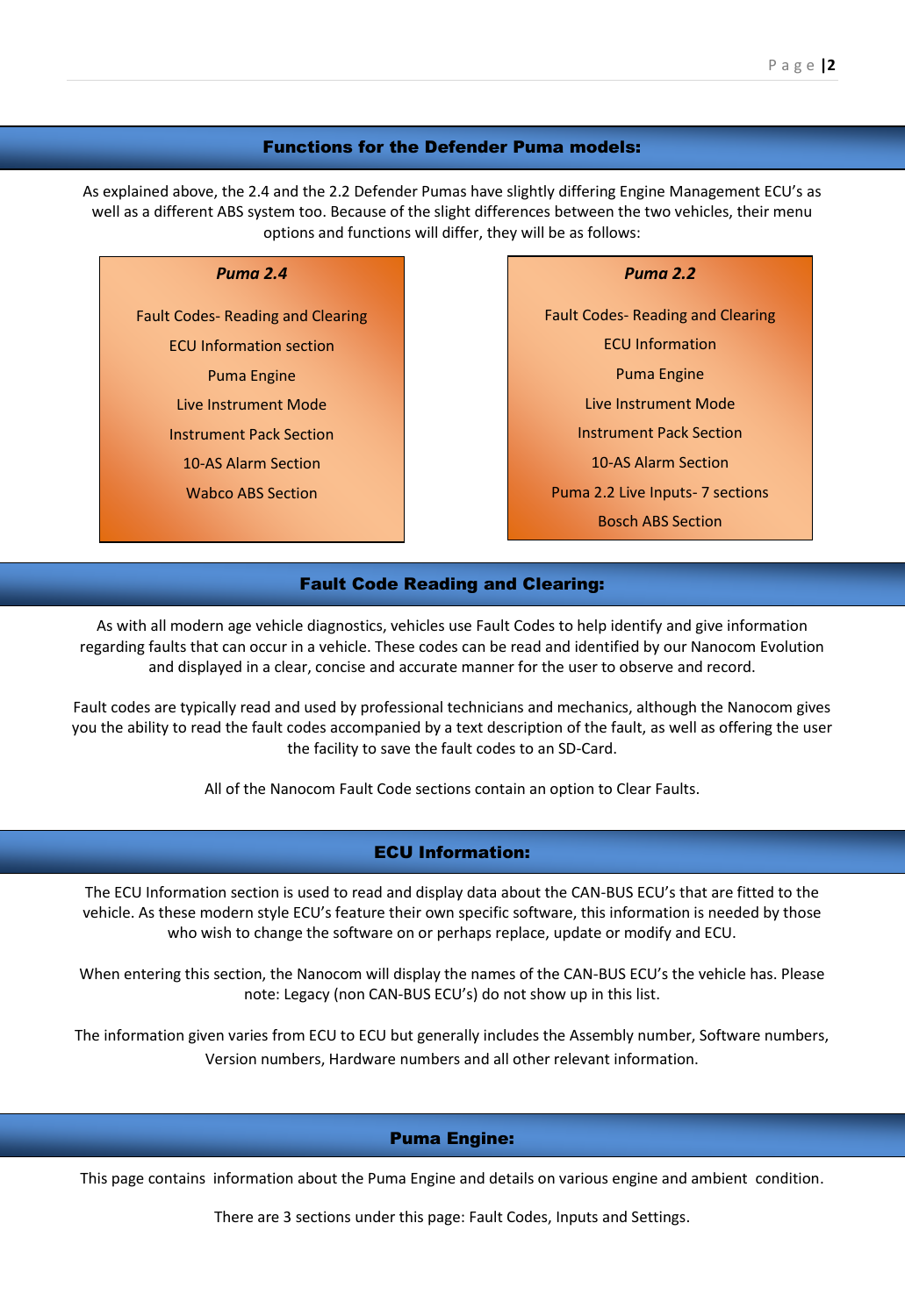In the Fault Codes section, the user can read values, configuration settings, and other stored information from the ECU.

To reduce the amount of text on the screen we have put buttons that only show any stored snap shot data for each fault on pressing and to more easily see the difference between Tested and Untested faults we have separated them into two distinct groups.



- **Tested fault codes**: This function is like the traditional fault code memory in that any faults shown here have been tested and have failed.
- **Not tested fault codes**: This function lists all the fault codes for the vehicle system that are related to self diagnostic tests which have not yet been ran. Unlike traditional fault code systems, where validating that a particular fault was no longer present in the system meant clearing the fault and then running the system in such a way as to hope that the conditions had been met sufficiently to have caused the system to run the relevant test to re log the fault if it was still present. This function actually lists those fault codes that have not been tested due to the conditions for the system to run the test and asses if that fault code should be logged due to a problem existing or passed and therefore not logging nor remaining on the untested list due to the fact that the fault has ran and the test passed.

In the Inputs section, the user can see the real time live display of the information the electronic control unit of the selected vehicle system is currently deriving from its input sensors.



In the Settings section the user can change the speed limit stored in the Engine Control Module.

| Engine control module speed limit |
|-----------------------------------|
| 140                               |
| <b>SET LIMIT (KPH)</b>            |
|                                   |
|                                   |
|                                   |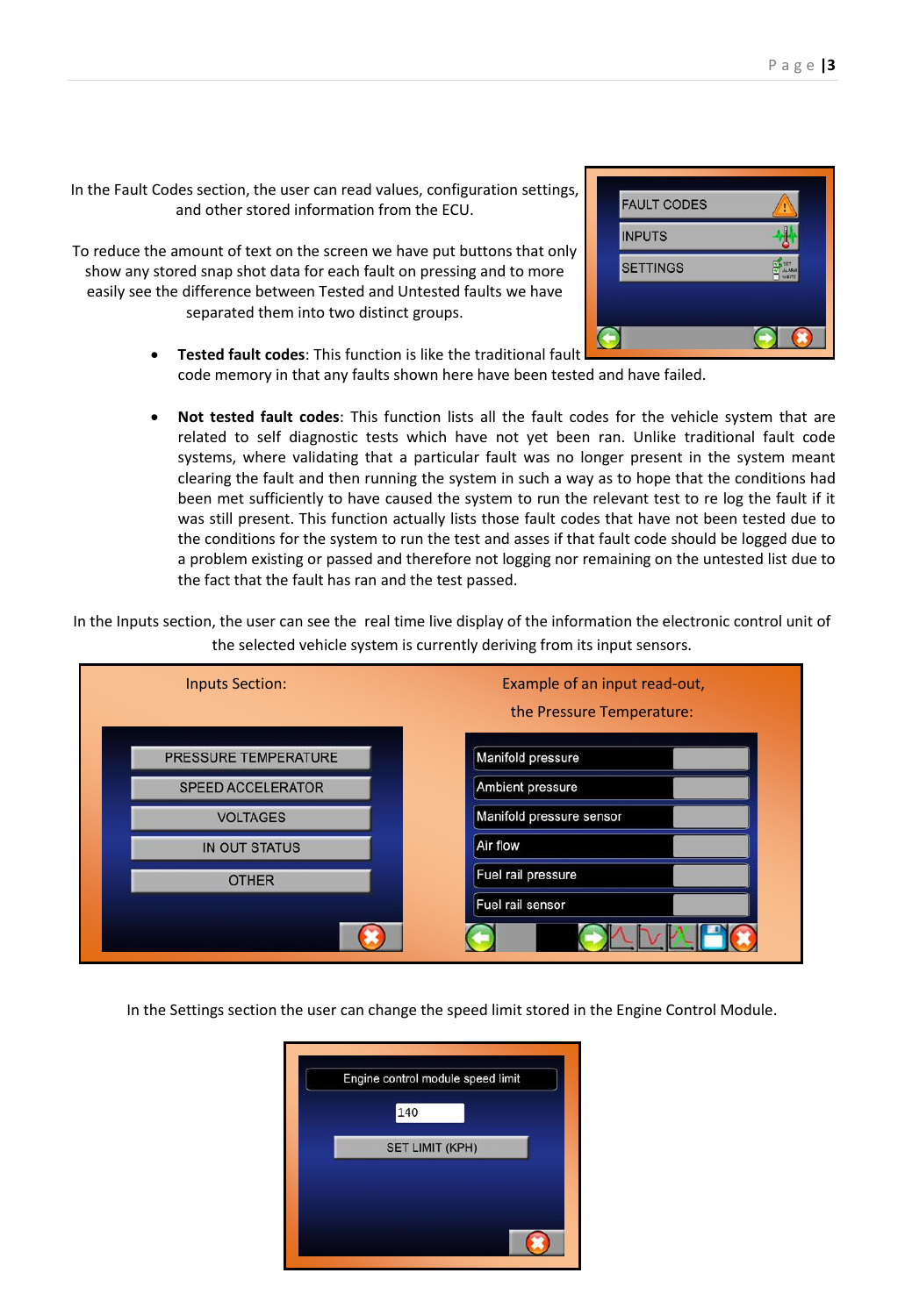### CAN\_BUS Instrument Mode:

This function displays a fixed group of live data pages. Each vehicle has its own predefined live data pages, with a typical 4-6 individual fields of information per page. The live data being displayed is copied from the Engine Management ECU from various sources such as sensors, from all over the vehicle.



This mode has been created primarily for use while driving the vehicle to observer various data that the vehicle may not display, such as live Mass Air Flow (MAF) into the engine. This can be useful in fault diagnosis or purely as a secondary drivers display.

# Lucas 10AS Alarm System:

The Lucas 10-AS Alarm system operates as a perimetric type alarm, handling the vehicle immobilisation and also capable of supporting Remote Central Door Locking. The 10-AS is fitted to both the 2007 and the 2012 Defender models and has been used on the TD5 Defender throughout its production.



The Nanocom Evolution boasts advanced coverage of this alarm system and



This section also provides the tools necessary to install a new or replacement 10-AS Alarm ECU to the vehicle, by simply saving the settings from the old one to the SD Memory Card and then writing them to the new alarm after fitting it.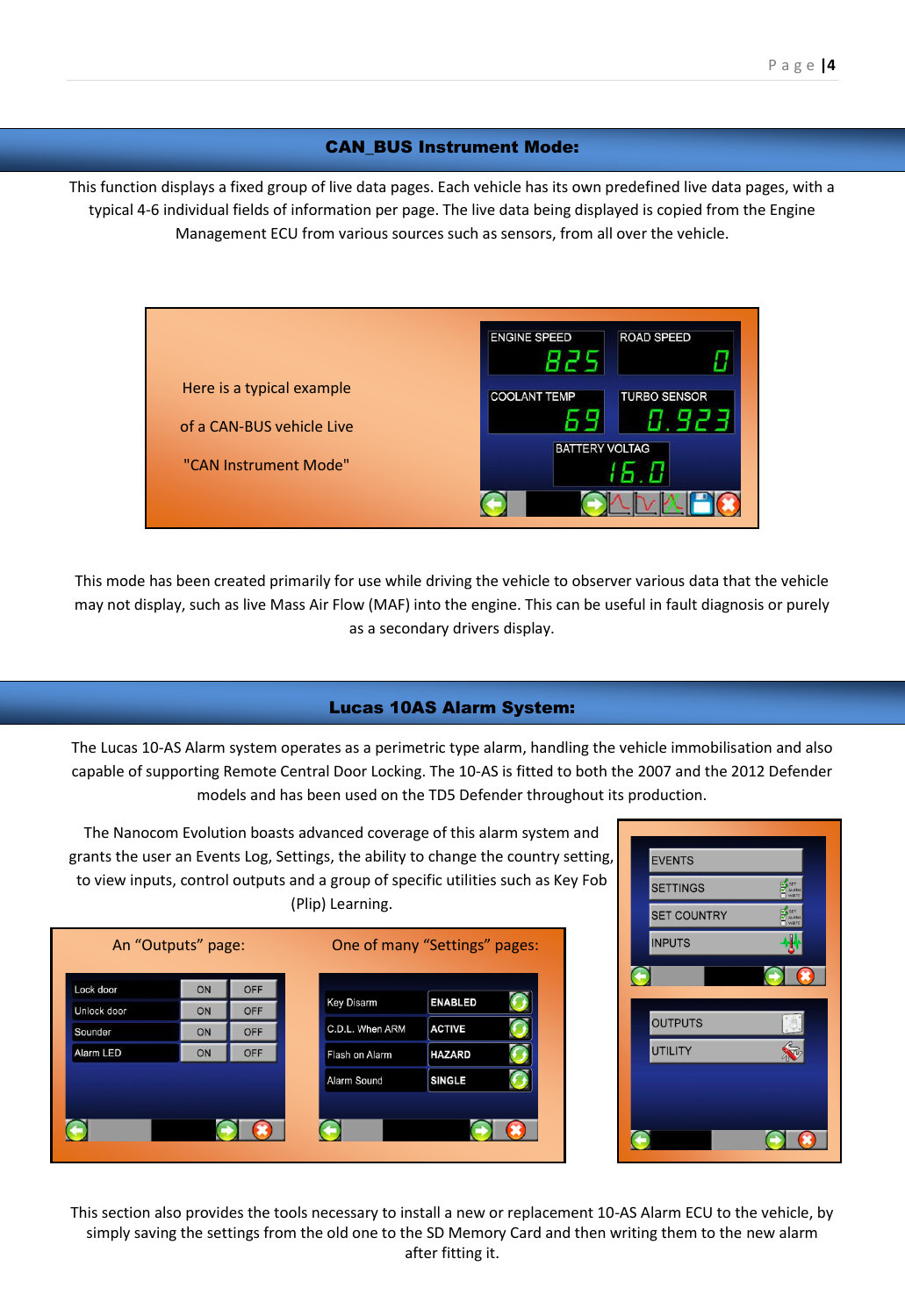You can find the Lucas 10-AS Alarm ECU Guide here, along with many more useful manuals and guides:

**<http://nanocom-diagnostics.com/downloads>**

### 2.2 Puma Defender: Dynamic Inputs Section:

This section is specific only to the 2.2 Puma Defender. It contains 7 grouped sections of live data inputs, they have been grouped according to category and type of input data. The 7 groups and their contents have been listed below:

### *Pedals and Positions*

- Absolute throttle position (%)
- Accelerator pedal position sensor 1 (%)
- Calculated engine torque (Nm)
- Calculated engine load value (%)
- Desired engine speed (RPM)

#### *Engine Components and Status*

- Cylinder balancing off-set injector 1
- Cylinder balancing off-set injector 2
- Cylinder balancing off-set injector 3
- Cylinder balancing off-set injector 4
- Cranking state
- Fuel lift pump
- Engine oil level (%)
- Glow plug relay state commanded
- Glow plug relay state feedback
- Starter motor status
- Vehicle awake request

#### *Engine Sensors and Lamps*

- Engine coolant temperature sensor (Voltage)
- Low oil pressure switch
- Oil pressure lamp
- Glow plug lamp
- Glow plug relay
- Oil temperature sensor (Voltage)

#### *Air and Manifold*

- Demanded manifold pressure (Bar)
- Intake air temperature (C)
- Intake air temperature sensor (Voltage)
- Manifold absolute pressure (Bar)

#### *Turbo and Boost*

- Barometric pressure sensor (Voltage)
- Boost absolute pressure sensor (Voltage)
- Boost pressure actuator- controller output (%)
- Boost pressure actuator measured position (%)
- Commanded boost actuator control (%)
- Turbo bypass valve (%)
- Turbo wastegate position sensor (Voltage)
- Variable turbo nozzle sensor (Voltage)

#### *EGR and DPF*

- Commanded EGR (%)
- EGR bank1 commanded (%)
- **•** EGR valve position feedback
- EGR valve position (%)
- EGR valve position sensor (Voltage)
- Exhaust gas Temperature Sensor 1 (Voltage)
- Exhaust gas Temperature Sensor 2 (Voltage)
- Exhaust gas Temperature Sensor 3 (Voltage)

#### *Fuelling*

- **•** Engine fuelling control state
- Fuel rail pressure (Bar)
- Fuel rail desired pressure (Bar)
- Fuel rail pressure sensor (Voltage)
- Fuel temperature (C)
- Oxygen Sensor Heater Duty Cycle Sensor (%)
- Differential pressure sensor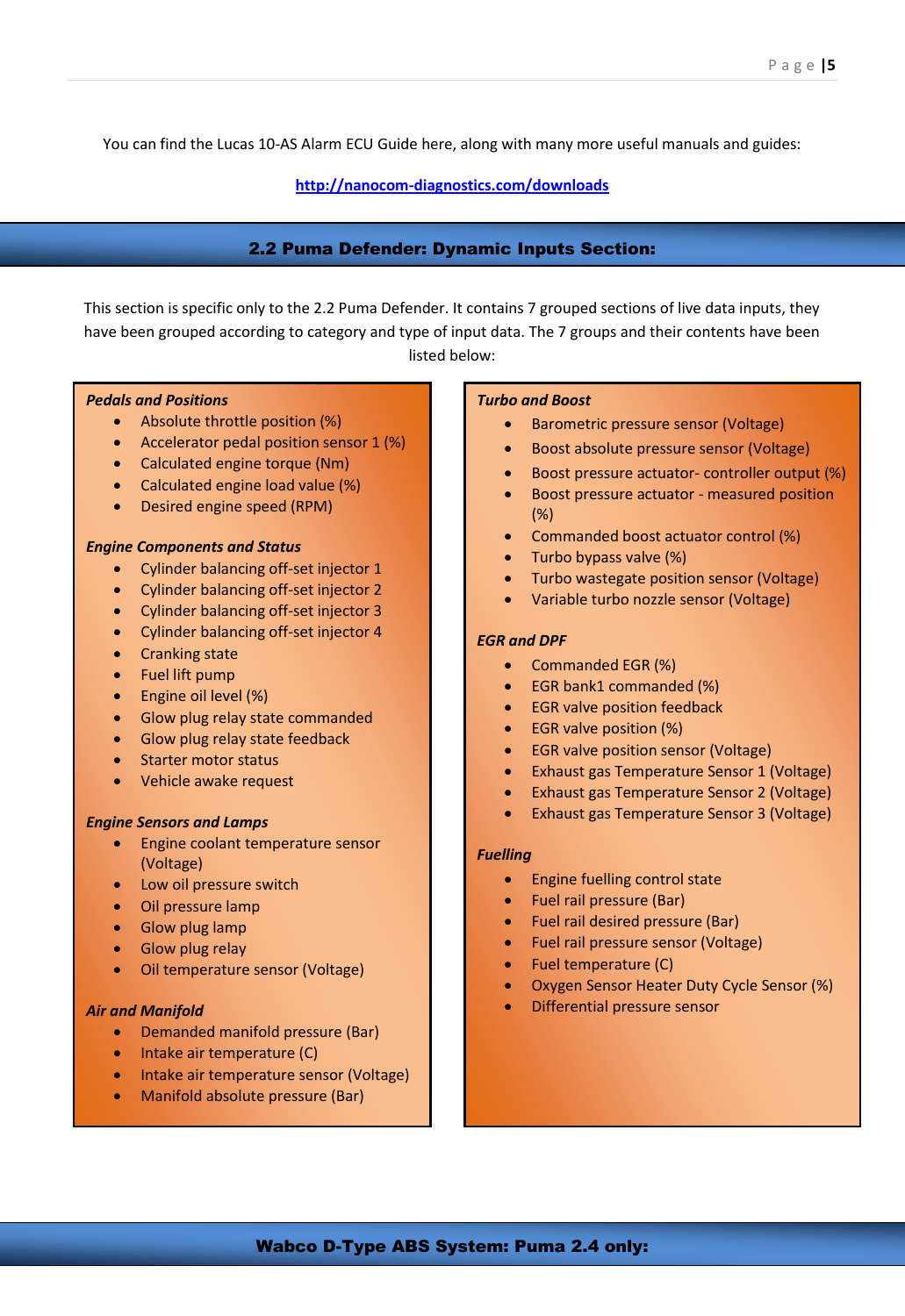This ABS system boasts a similar style of coverage and functions to that of the 10-AS Alarm, providing a Fault Code reading and clearing section, Inputs for monitoring values, Outputs for testing system functions and a Utilities Section containing special service features such as Brake Bleeding and Valve Testing. The inputs section for this ABS system provides data from sensors as well as inlet and outlet valve voltages, to individual wheel speeds and the major ABS component power supply values. Below are some example images of input pages for this application:

| Engine Speed (rpm)     | Pump Monitor (V)    | <b>INLET VALVE (V)</b>                 |
|------------------------|---------------------|----------------------------------------|
| Engine Torque (N/m)    | Ignition Supply (V) | Front Right                            |
| Throttle Position (%)  | Valve Supply (V)    | <b>Front Left</b><br><b>Rear Right</b> |
| Ground Reference (V)   | Shuttle Switch (V)  | <b>Rear Left</b>                       |
| <b>Brake Relay (V)</b> |                     |                                        |
| Pump Relay (V)         |                     |                                        |
|                        |                     |                                        |

The outputs section of this application offers the user the ability to test certain functions of the ABS system that the ECU has control over, such as directly opening and closing the inlet and outlet valves, running the relay pump and testing all of the LED indicators.

Please see below:

| <b>Front Right Inlet Valve</b> | ON | <b>OFF</b> | <b>Pump Relay</b>        | ON | <b>OFF</b> | T.C. Lamp            | ON        | <b>OFF</b> |
|--------------------------------|----|------------|--------------------------|----|------------|----------------------|-----------|------------|
| Front Right Outlet Valv        | ON | <b>OFF</b> | <b>Valve Relay</b>       | ON | <b>OFF</b> | Speedo               | ON        | <b>OFF</b> |
| Front Left Inlet Valve         | ON | <b>OFF</b> | <b>Brake Warning LED</b> | ON | <b>OFF</b> | <b>HDC Info LED</b>  | <b>ON</b> | <b>OFF</b> |
| <b>Front Left Outlet Valve</b> | ON | <b>OFF</b> | <b>HDC Warning LED</b>   | ON | <b>OFF</b> | <b>HDC Fault LED</b> | ON        | <b>OFF</b> |
|                                |    |            |                          |    |            |                      |           |            |
|                                |    |            |                          |    |            |                      |           |            |
|                                |    |            |                          |    |            |                      |           |            |
|                                |    |            |                          |    |            |                      |           |            |

Finally, the utility section provides the user the facilities to perform power brake bleeding, modulator bleeding and a set of four separated corner tests, to test each individual corners ABS assemblies.

### Bosch ABS System: Puma 2.2 only:

The Bosch ABS system has been the chosen ABS system for the Defender Puma 2.2 and so, is a relatively new application for the Defender Puma for the Nanocom.

As this application develops further, new functions and coverage will be added to it.

Currently, this application supports full fault code reading and clearing, ECU information as well as an inputs section for monitoring the same live data that the ABS ECU receives.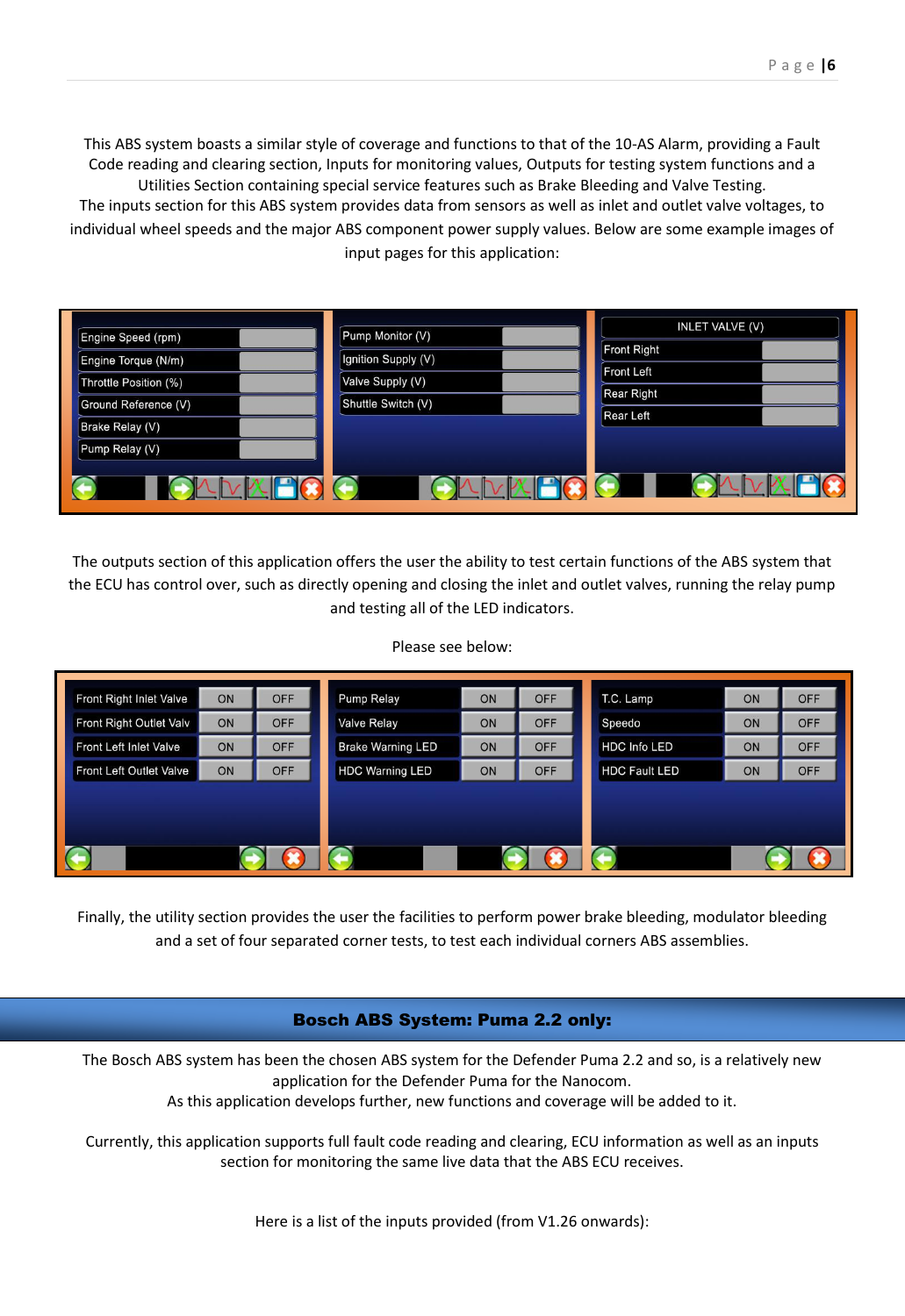- **•** Brake Fluid Hydraulic Pressure
- ECU Supply Voltage
- FL Wheel Speed Sensor
- FR Wheel Speed Sensor
- RL Wheel Speed Sensor
- RR Wheel Speed Sensor
- Lateral Accelerometer
- Longitudinal Acceleration Value
- Steering Wheel Angle
- Vehicle Mode
- Vehicle Speed
- Yaw Rate Sensor

Further inputs will be added as the system coverage for the Bosch ABS is being updated.

### Injector Grades

Reads and provides editing and writing capabilities for each of the four groups of 16 Hex injector grade characters as stamped on the injectors. Injectors are numbered from front to back, number 1 is at the front and number 4 is at the back end of the engine.

Each injector has its own unique code. This code is used by the engine management as part of the fuelling control and must be entered correctly.

# Pilot Correction

Each injector connected to the engine management has different characteristics e.g. opening times, shutting times and these injector characteristics vary with fuel rail pressure. Normal Pilot Correction learning functionality is designed to learn changes to injectors over time, so it only allows incremental changes from previously-learned values. If injectors are changed, or cleaned etc, the difference may be substantial. Pilot correction learning may not be able to immediately access the appropriate values - it may take several engine cycles to reach the correct values. This will adversely affect emissions.

The next time normal learning is done, pilot correction learning will immediately adjust to the appropriate value. The user must start the engine and run at idle while using this function.